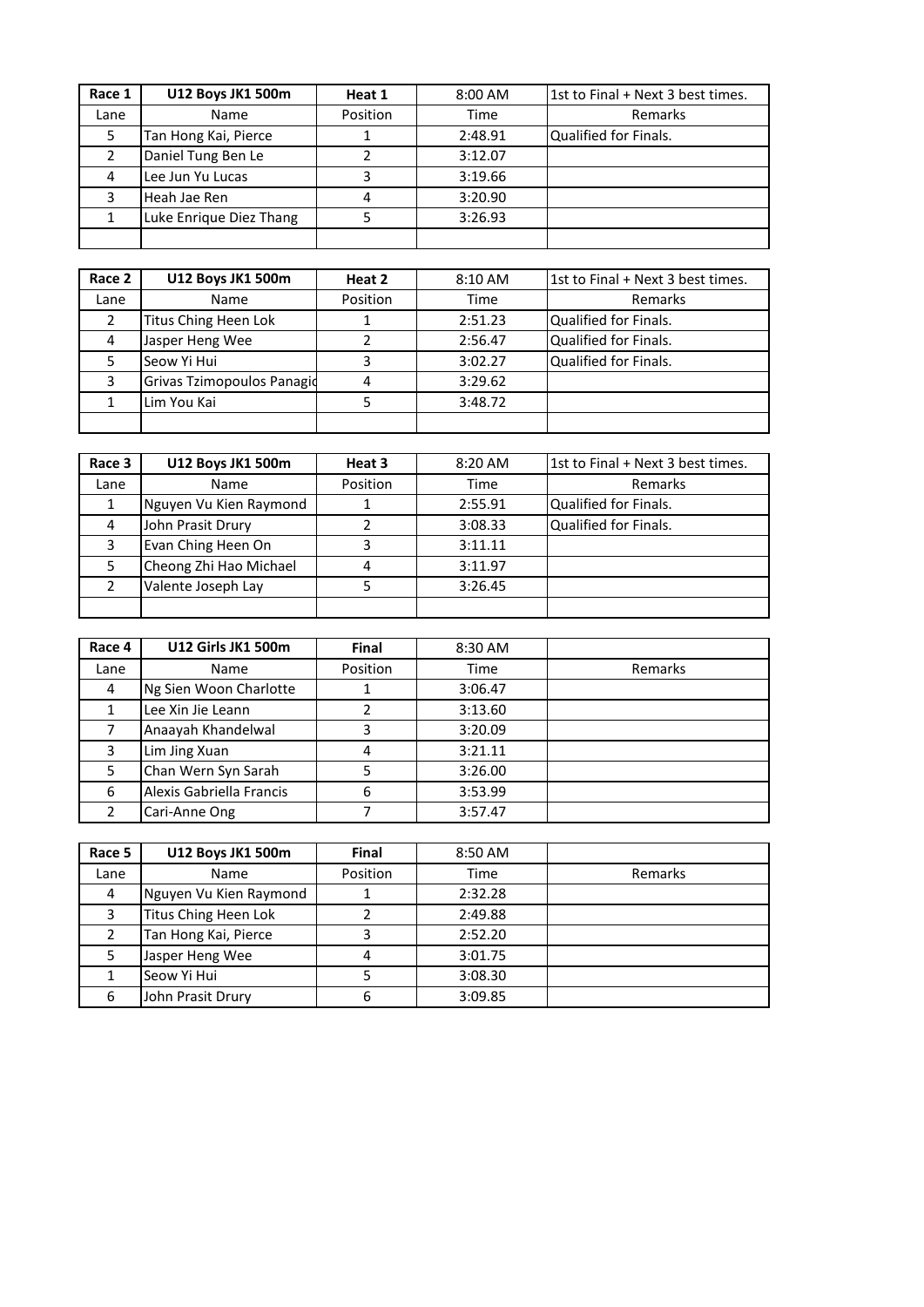|         | <b>U10 Girls JK1 2000m</b>   |                |          |                             |
|---------|------------------------------|----------------|----------|-----------------------------|
| Race 6  | U10 Boys JK1 2000m           | <b>Final</b>   | 9:00 AM  | Mass start. 15 boats (5+10) |
| Boat ID | <b>Name</b>                  | Position       | Time     | Remarks                     |
|         | 205 Chan Wern Syn Sarah      | 1              | 15:48.81 |                             |
|         | 204 Alexis Gabriella Francis | $\overline{2}$ | 17:55.48 |                             |
|         | 201 Samantha Choong Mei Li   | 3              | 20:14.17 |                             |
|         | 202 Cheong Zhi En Marie      | 4              | 20:58.97 |                             |
|         | 203 Cheong Zhi Shan Melanie  | <b>DNF</b>     |          |                             |
|         |                              |                |          |                             |
|         | 211 Evan Ching Heen On       | 1              | 14:32.31 |                             |
|         | 215 Ng Sen Ju Marcus         | $\overline{2}$ | 15:35.37 |                             |
|         | 212 Lee Jun Yu Lucas         | 3              | 15:41.94 |                             |
|         | 208 Leon Gospodinov          | 4              | 16:10.47 |                             |
|         | 209 Wong Xuan Kai Regis      | 5              | 16:45.12 |                             |
|         | 207 Jayden Loy Qi Rong       | 6              | 17:56.38 |                             |
|         | 210 Lim You Kai              | 7              | 18:12.18 |                             |
|         | 213 Kyle Aidan Lim           | 8              | 18:55.94 |                             |
|         | 206 Chen Jiale Caleb         | <b>DNS</b>     |          |                             |
|         | 214 Kho Le Young Daniel      | <b>DNS</b>     |          |                             |

|         | <b>U11 Girls JK1 2000m</b>   |              |          |                            |
|---------|------------------------------|--------------|----------|----------------------------|
| Race 7  | U11 Boys JK1 2000m           | Final        | 9:30 AM  | Mass start. 17 boats (9+8) |
| Boat ID | Name                         | Position     | Time     | Remarks                    |
|         | 405 Lea Jaccard              | 1            | 14:41.63 |                            |
|         | 402 Giselle Tay Shi Hui      | 2            | 15:43.85 |                            |
|         | 403 Kayla Jana Heng Yu Hsuen | 3            | 16:08.32 |                            |
|         | 409 Lim Jing Xuan            | 4            | 17:02.98 |                            |
|         | 407 Anaayah Khandelwal       | 5            | 17:04.59 |                            |
|         | 404 Teo Sze Quyen            | 6            | 17:47.01 |                            |
|         | 406 Liaw Ann Sze             | 7            | 19:14.84 |                            |
|         | 408 Cari-Anne Ong            | 8            | 21:15.38 |                            |
|         | 401 Sarah Mun                | <b>DNS</b>   |          |                            |
|         |                              |              |          |                            |
|         | 415 Tan Hong Kai , Pierce    | $\mathbf{1}$ | 13:07.62 |                            |
|         | 414 Daniel Tung Ben Le       | 2            | 15:14.25 |                            |
|         | 416 Kayden Aaron Lim         | 3            | 15:16.09 |                            |
|         | 417 Vernon Yeong Boon Han    | 4            | 16:00.25 |                            |
|         | 413 Luke Enrique Diez Thang  | 5            | 16:13.73 |                            |
|         | 410 Goh Yun Jie              | 6            | 17:20.81 |                            |
|         | 412 Heng En Kai Issac        | 7            | 17:48.50 |                            |
|         | 411 Reshmaan Raj Kugathees   | 8            | 21:14.11 |                            |

|         | U12 Girls JK1 2000m            |                |          |                                 |
|---------|--------------------------------|----------------|----------|---------------------------------|
| Race 8  | U12 Boys JK1 2000m             | <b>Final</b>   | 10:00 AM | Mass start. $18$ boats $(4+14)$ |
| Boat ID | Name                           | Position       | Time     | Remarks                         |
|         | 604 Ng Sien Woon Charlotte     | 1              | 14:06.39 |                                 |
|         | 603 Lee Xin Jie Leann          | $\overline{2}$ | 15:18.34 |                                 |
|         | 601 Yeo Eng Hsi, Chelsea       | 3              | 15:44.97 |                                 |
|         | 602 Maya Mathi Kohn            | 4              | 16:16.21 |                                 |
|         |                                |                |          |                                 |
|         | 614 Nguyen Vu Kien Raymond     | $\mathbf{1}$   | 11:57.76 |                                 |
|         | 610 Titus Ching Heen Lok       | $\overline{2}$ | 12:58.77 |                                 |
|         | 609 Jasper Heng Wee            | 3              | 13:57.53 |                                 |
|         | 608 Seow Yi Hui                | 4              | 14:19.00 |                                 |
|         | 617 Goh Kai Kiat David         | 5              | 14:19.49 |                                 |
|         | 612 Cheong Zhi Hao Michael     | 6              | 14:54.12 |                                 |
|         | 611 John Prasit Drury          | 7              | 14:55.56 |                                 |
|         | 616 Valente Joseph Lay         | 8              | 15:43.12 |                                 |
|         | 618 Lee Hong Hao, Casper       | 9              | 15:44.62 |                                 |
|         | 613 Heah Jae Ren               | 10             | 15:46.69 |                                 |
|         | 607 Lee Wenxi                  | 11             | 15:51.30 |                                 |
|         | 606 Isaiah Yip Jin Eu          | 12             | 16:05.86 |                                 |
|         | 615 Grivas Tzimopoulos Panagio | 13             | 16:21.45 |                                 |
|         | 605 Andrew To Hsien Wei        | 14             | 19:55.45 |                                 |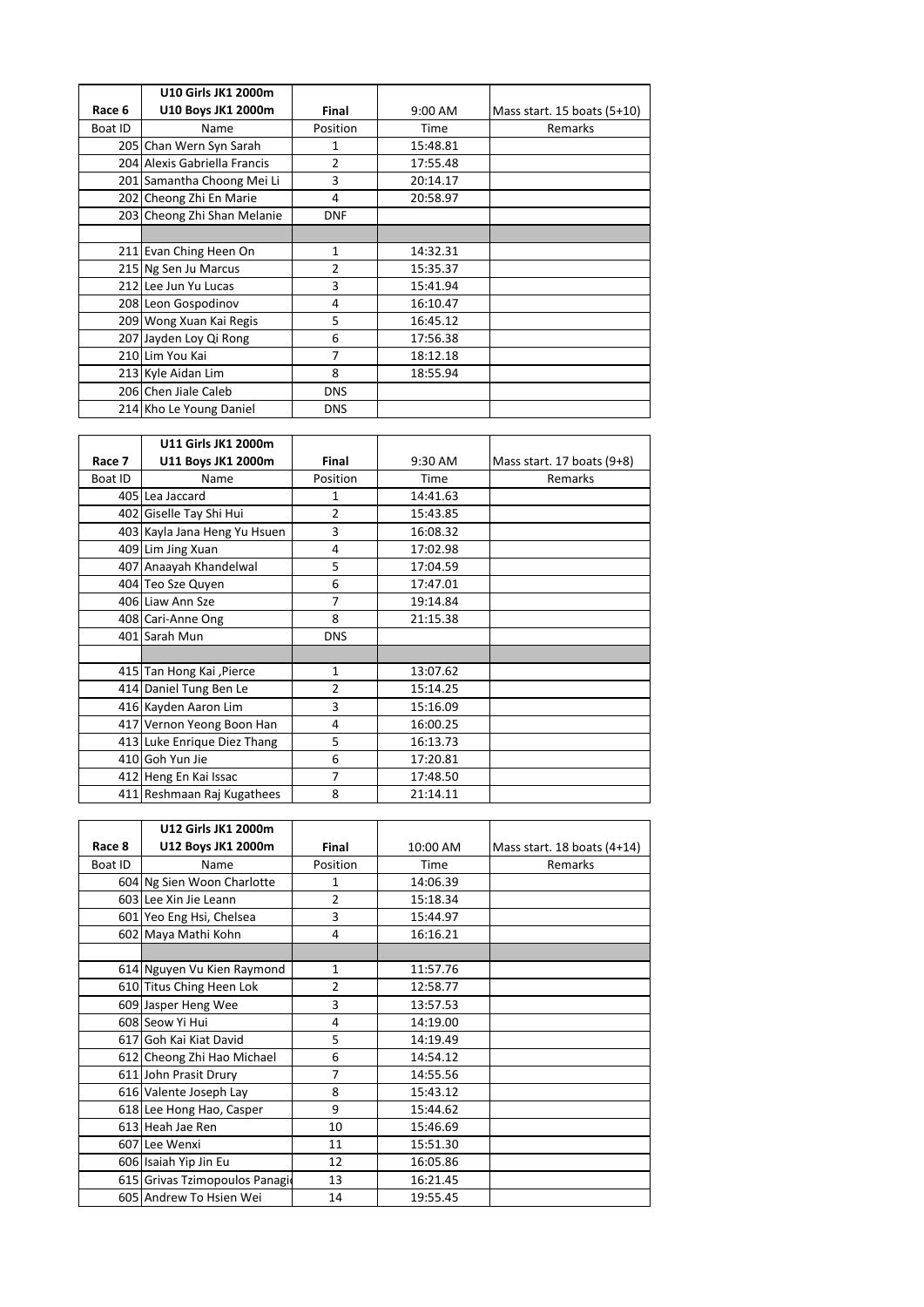| Race 9         | U12 Open JK2 500m      | <b>Final A</b> | 11:00 AM |         |
|----------------|------------------------|----------------|----------|---------|
| Lane           | Name                   | Position       | Time     | Remarks |
|                | Nguyen Vu Kien Raymond |                |          |         |
| $\mathbf{1}$   | Titus Ching Heen Lok   | 1              | 2:22.60  |         |
|                | Tan Hong Kai , Pierce  |                |          |         |
| $\overline{2}$ | Jasper Heng Wee        | $\mathcal{P}$  | 2:37.51  |         |
|                | Ng Sien Woon Charlotte |                |          |         |
| 3              | Seow Yi Hui            | 3              | 2:49.83  |         |
|                | Lea Jaccard            |                |          |         |
| 5              | Cheong Zhi Hao Michael | 4              | 2:53.98  |         |
|                | Daniel Tung Ben Le     |                |          |         |
| 6              | Kayden Aaron Lim       | 5              | 2:56.91  |         |
|                | Goh Kai Kiat David     |                |          |         |
| 4              | Evan Ching Heen On     | 6              | 2:58.16  |         |

| Race 10        | <b>U12 Open JK2 500m</b> | <b>Final B</b> | 11:15 AM |         |
|----------------|--------------------------|----------------|----------|---------|
| Lane           | Name                     | Position       | Time     | Remarks |
|                | Lee Xin Jie Leann        |                |          |         |
| $\mathbf{1}$   | Ng Sen Ju Marcus         | $\mathbf{1}$   | 2:56.72  |         |
|                | Giselle Tay Shi Hui      |                |          |         |
| 3              | Lee Hong Hao, Casper     | $\overline{2}$ | 3:01.12  |         |
|                | Yeo Eng Hsi, Chelsea     |                |          |         |
| 4              | Heah Jae Ren             | 3              | 3:03.85  |         |
|                | Chan Wern Syn Sarah      |                |          |         |
| 5              | Lee Wenxi                | 4              | 3:05.55  |         |
|                | Lee Jun Yu Lucas         |                |          |         |
| $\overline{2}$ | Valente Joseph Lay       | 5              | 3:08.16  |         |
|                | Vernon Yeong Boon Han    |                |          |         |
| 6              | Isaiah Yip Jin Eu        | 6              | 3:17.94  |         |